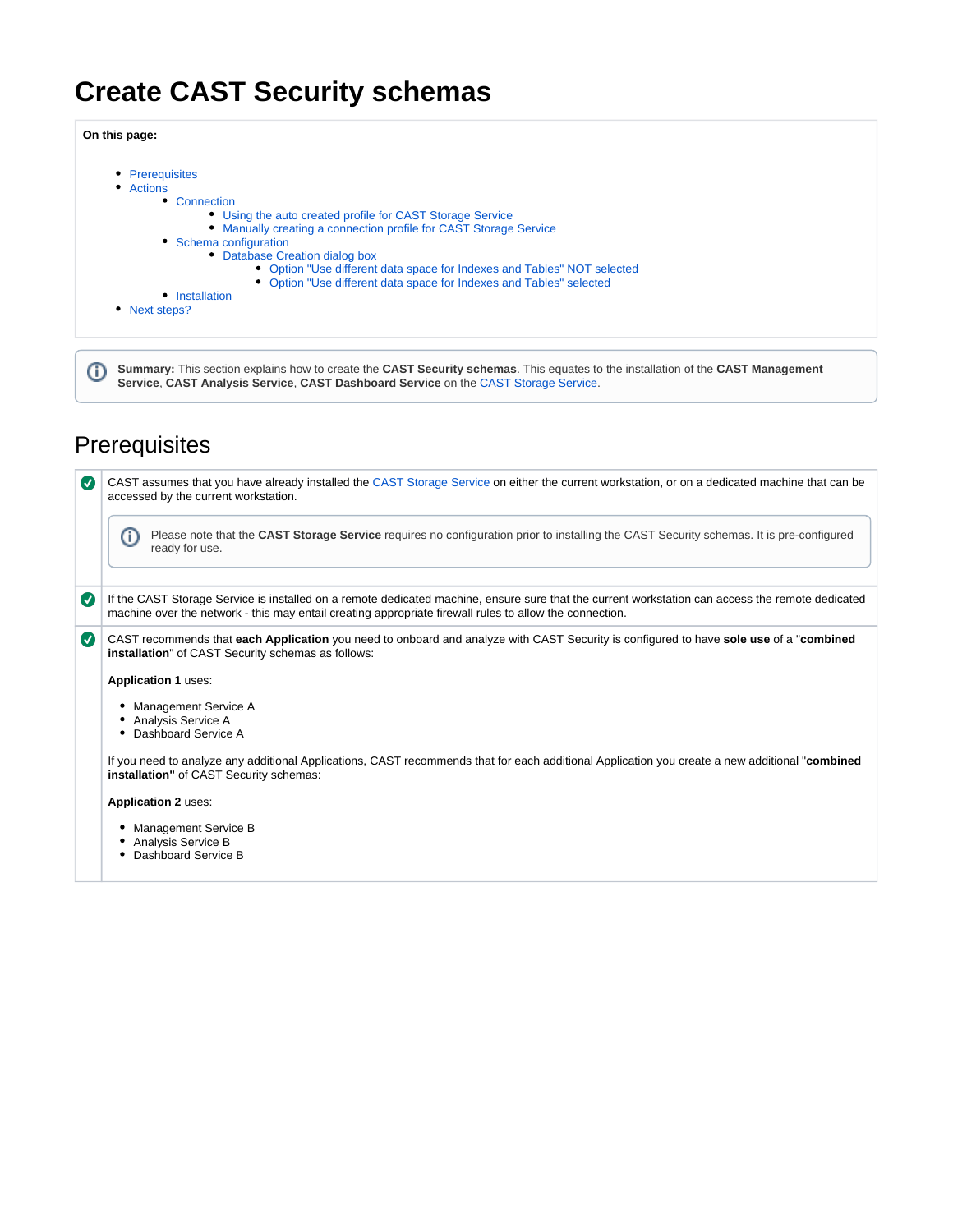CAST provides support for a variety of technologies through what are known as "extensions". An extension is a generic term for any kind of **distinct addition to CAST Security** which can be downloaded, installed and upgraded separately. Extensions provided by CAST can provide support for the analysis of technologies such as **PHP** or the extraction of code from a **Git** repository, for example.

Extensions require installation and this can be done in two ways:

- 1. **During** the installation of your CAST Security schemas
- 2. **After** your CAST Security schemas have been installed

If you would like to install the extension **during the installation of your CAST Security schemas**, you must ensure that you have downloaded the required extension already. Please refer to [Download an extension](https://doc.castsoftware.com/display/EXTEND/Download+an+extension) for more information about this.

Note that in **CAST Security 1.0**, several official extensions **are shipped with the setup** and are **installed by default** with all new O) combined installations. These will ALWAYS be installed and it is not possible to "unselect" them:

| Extension                           | Version          |
|-------------------------------------|------------------|
| AngularJS Framework                 | 1.5.0-funcrel    |
| SAP BusinessObjects Analyzer        | 1.0.0-funcrel    |
| SAP BusinessObjects File Discoverer | $1.0.0$ -funcrel |
| HTML5/Javascript Analyzer           | 1.6.0-funcrel    |
| <b>CAST AIP Internal Extension</b>  | 0.2.0-funcrel    |
| JAX-RS Annotations                  | 1.3.0-funcrel    |
| JEE Analyzer                        | 1.0.0-funcrel    |
| jQuery Framework                    | 1.5.0-funcrel    |
| Node.js Framework                   | 1.5.0-funcrel    |
| Spring MVC Framework                | 1.3.0-funcrel    |
| SQL Analyzer                        | 2.0.0-funcrel    |
| Web Services Linker                 | 1.3.0-funcrel    |

#### **Technical note:**

These extensions are shipped in a folder in the CAST Security installation folder called **shipped\_extensions**. During the CAST Security installation process (i.e. when the [setup is run\)](https://doc.castsoftware.com/display/SECURITY/Run+the+CAST+Security+setup), the content of this folder is synchronized with **%PROGRAMDATA% \CAST\CAST\Extensions** (the folder in which previously downloaded extensions are stored on the local machine):

If the same extension version is already present in **%PROGRAMDATA%\CAST\CAST\Extensions** then nothing is done

otherwise, the extension is copied across

## <span id="page-1-0"></span>Actions

To start the creation of the CAST Security schemas, launch the **CAST Server Manager** executable (**servman.exe**) on the current workstation.

## <span id="page-1-1"></span>**Connection**

When you first launch CAST Server Manager, depending on your environment and previous installation choices, one of two things will happen:

| <b>CAST Storage Service installed on</b><br>current workstation | A connection profile to the CAST Storage Service is automatically created when the CAST Security setup is run<br>and can be selected in the Open Server Connection dialog box (see below). |
|-----------------------------------------------------------------|--------------------------------------------------------------------------------------------------------------------------------------------------------------------------------------------|
| <b>CAST Storage Service installed on</b>                        | No connection profile is automatically created - you need to create your own connection profile (see below).                                                                               |
|                                                                 | Using the automore ated profile for CAST Storage Service                                                                                                                                   |

<span id="page-1-2"></span>If a connection profile to the CAST Storage Service is **automatically created**, when you launch CAST Server Manager, the connection profile is then offered to you in the **Open Server Connection Profile dialog box** so that you can immediately connect to install the CAST Security schemas: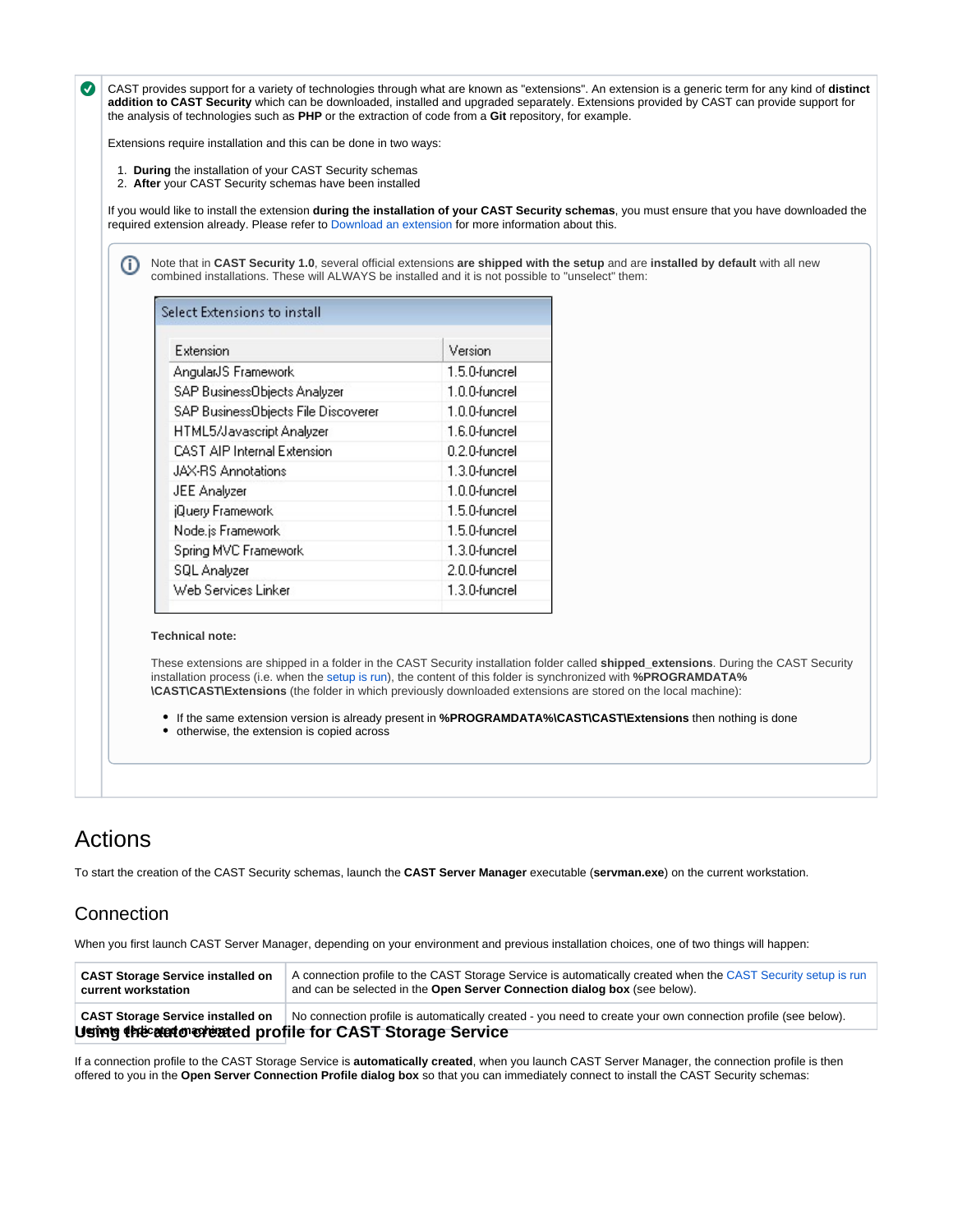|              | Open Server Connection Profile |                        |                |                          |        | $\qquad \qquad \blacksquare$ |
|--------------|--------------------------------|------------------------|----------------|--------------------------|--------|------------------------------|
| Profile name |                                |                        | Server version |                          |        |                              |
|              | CASTStorageService2            |                        |                | CASTStorageService 2.0.0 |        |                              |
|              |                                |                        |                |                          |        |                              |
|              |                                |                        |                |                          |        |                              |
|              |                                |                        |                |                          |        |                              |
|              |                                |                        |                |                          |        |                              |
| Add          | e.                             | Edit - Remove Validate |                | Open                     | Cancel | Help                         |
|              |                                |                        |                |                          |        |                              |

- Select the profile and click the **Open** button.
- Once the connection is established, you can then proceed with the installation of the CAST Security schemas

### <span id="page-2-0"></span>**Manually creating a connection profile for CAST Storage Service**

If the CAST Storage Service is installed on a remote machine, you will need **to manually create** a connection profile for the target CAST Storage Service /RDBMS which will host the CAST Security schemas. When launching CAST Server Manager, you will be prompted that no connection profiles exist - click **Yes** to continue:

| Profile connection list empty.<br><b>Add Profile?</b> |    |
|-------------------------------------------------------|----|
| Yes                                                   | No |

- In the **Add Server Connection Profile dialog box**, insert the required connection parameters (ensuring that you chose the correct "Server type") and click **Test** to test the profile (see the CAST Server Manager on-line help for more information about the required parameters).
- Click **OK** to save it.

| <b>曰 Standard</b>         |                            |
|---------------------------|----------------------------|
| Server type               | CASTStorageService         |
| Profile name              | WIN10CSS3                  |
| Server name               | WIN10:2282                 |
| <b>Trusted connection</b> | False                      |
| User name                 | operator                   |
| User password             | <b><i>Andrésinando</i></b> |
| Save User password        | True                       |
| Server version            | CASTStorageService 3.0.0   |
| Server Connection mode    | Usual                      |
| Server Connection string  | LIBPQ:WIN10:2282           |
|                           |                            |

Use this profile to establish a connection (use the **Open** button in the **Open Server Connection dialog box**) to the CAST Storage Service: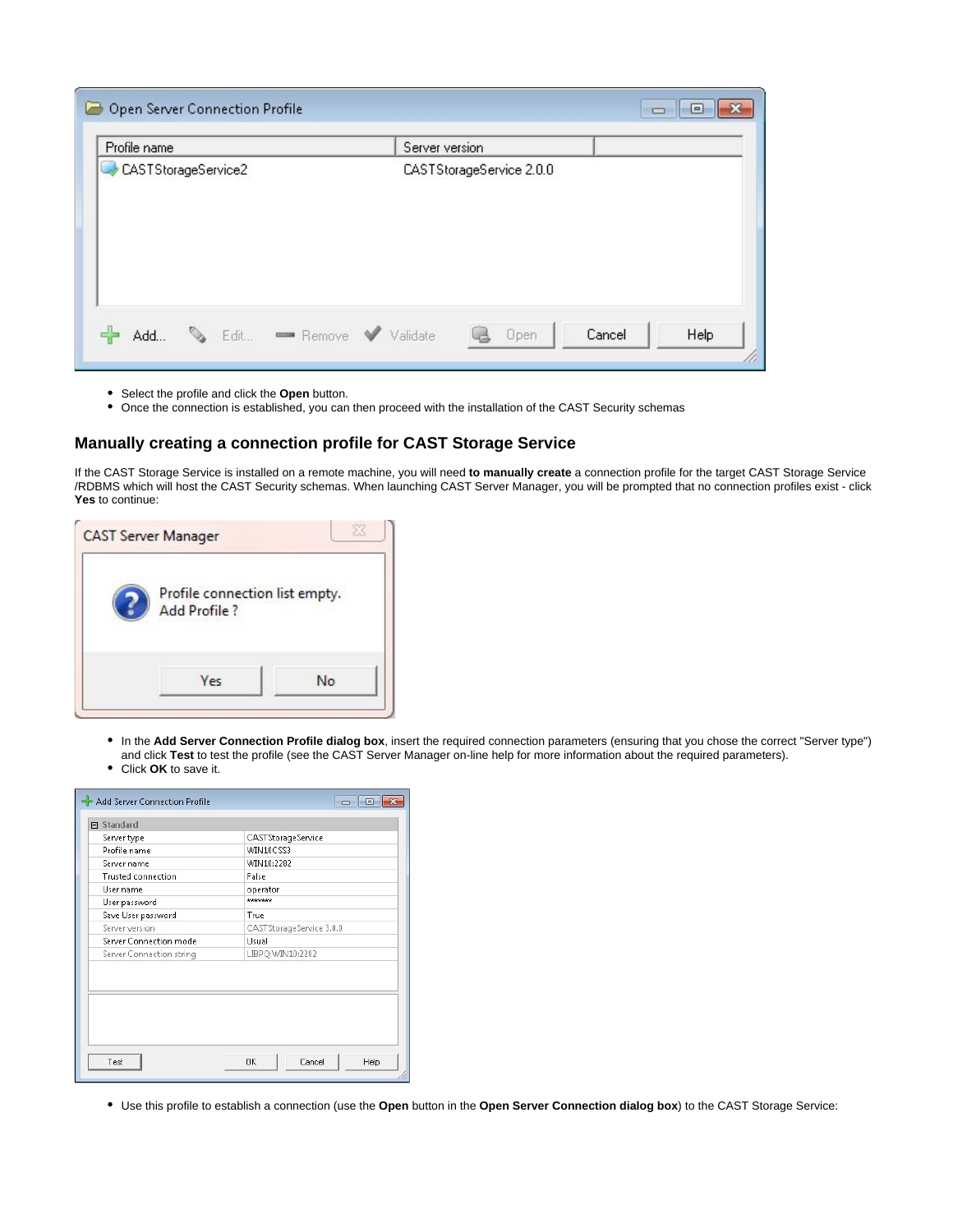| ہا | Open Server Connection Profile * |      |        |                |                          |        | U<br>$\blacksquare$ |
|----|----------------------------------|------|--------|----------------|--------------------------|--------|---------------------|
|    | Profile name                     |      |        | Server version |                          |        |                     |
|    | WIN10CSS3                        |      |        |                | CASTStorageService 3.0.0 |        |                     |
|    |                                  |      |        |                |                          |        |                     |
|    |                                  |      |        |                |                          |        |                     |
|    |                                  |      |        |                |                          |        |                     |
|    |                                  |      |        |                |                          |        |                     |
|    |                                  |      |        |                |                          |        |                     |
|    | C)<br>Add                        | Edit | Remove | Validate       | Open                     | Cancel | Help<br>U,          |

When a connection is established, you can then proceed with the installation of the CAST AIP schemas.

## <span id="page-3-0"></span>Schema configuration

Now select **Schema Installation** from the **Schema Installation** menu:

| Schema Installation |                                                                |  |  |  |
|---------------------|----------------------------------------------------------------|--|--|--|
|                     | Schema Installation                                            |  |  |  |
|                     | Component Update<br>Component Uninstall<br>Component Reinstall |  |  |  |
|                     | Load MetaModel<br>Troubleshooting                              |  |  |  |

- The **CAST Schema Installation dialog box** will then be displayed (this dialog box enables you to choose what type of installation operation you want to carry out with CAST Server Manager). In the context of a CAST Security installation, you should chose the **Initial platform base(s) installation** and **Additional Analysis platform** options and then click **Next**. Choosing this option will create three CAST Security schemas with the following suffixes:
	- Management Service (\_MNGT)
	- Analysis Service (\_LOCAL)
	- Dashboard Service (\_CENTRAL)

| CAST database installation options                                                | Installation Mode                                            |
|-----------------------------------------------------------------------------------|--------------------------------------------------------------|
| Initial platform base[s] installation                                             | ◯ Application Analytics platform installation                |
| I his option will allow the installation of                                       | Installation will include :<br>- CAST-MS Base (xxx MNGT)     |
| the first base(s) you need to operate<br>an Al Platform. The main base to install | - Knowledge Base fxxx LOCAL)                                 |
| is a CAST Management Studio                                                       | - Central Base (xxx CENTRAL)                                 |
| (CAST-MS) Base.                                                                   | - Measurement Base (xxx MEASURE)                             |
| Additional Knowledge Base                                                         | Additional Analysis platform                                 |
| This selection will install a Knowledge                                           | Installation will include                                    |
| Base used to store results of source.                                             | - CAST-MS Base (xxx MNGT)                                    |
| code analysis and metrics results                                                 | - Knowledge Base [xxx LOCAL]<br>- Central Base (xxx CENTRAL) |
| C. Additional Central Base                                                        |                                                              |
| This selection will install an ADG                                                | C CAST-MS Only                                               |
| Central Base. This hase will be used to                                           |                                                              |
| compute and store result results for<br>ADG dashboard                             | Only CAST-MS Base will be installed.                         |
|                                                                                   |                                                              |
| Additional Measurement Base                                                       |                                                              |
| This selection will install an                                                    |                                                              |
| Measurement Base used to store<br>results for the Application Analytics           |                                                              |
| Dashboard.                                                                        |                                                              |
|                                                                                   |                                                              |
|                                                                                   |                                                              |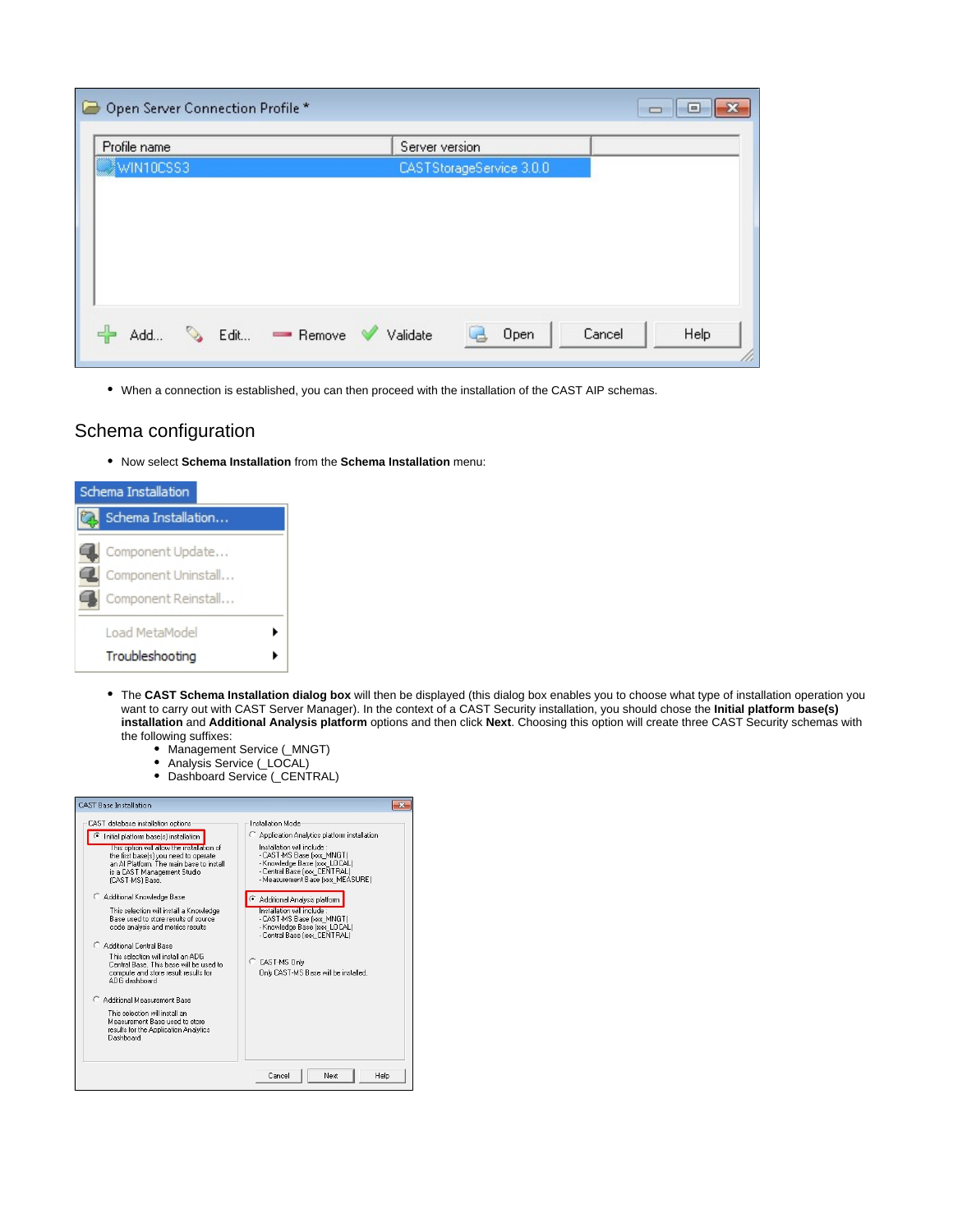The **Extension Selection dialog box** will then be displayed. This dialog box allows you to select and install extensions at the same time as you ٠ install your CAST Security schemas. Select the extensions you want to install (note that selecting one extension may automatically select other extensions for installation if the extension you selected has dependent extensions). If you do not want to install an extension at this time, ensure that **Do not install** is displayed for all extensions in the **Version** column. Click **Next** to continue.

| Select Extensions to install                                                                                             |                     |      |
|--------------------------------------------------------------------------------------------------------------------------|---------------------|------|
| Extension ID                                                                                                             | Version             |      |
| Analyser for AngularJs                                                                                                   | 1.7.6               |      |
| Analyser for HTML5/javascript                                                                                            | Do not install      |      |
| PHP Support                                                                                                              | Do not install      |      |
| Web services linker Service                                                                                              | Do not install      |      |
| <b>Analyser for AngularJs</b><br>This plugin provides function point support for AngularJs framework.                    |                     |      |
| missing dependency to Analyser for HTML5/javascript >=1.8.4<br>missing dependency to Web services linker Service >=1.3.0 |                     |      |
|                                                                                                                          | <b>Back</b><br>Next | Help |

Note that in **CAST Security 1.0**, several official extensions **are shipped with the setup** and are **installed by default** with all new combined installations. These will ALWAYS be installed and it is not possible to "unselect" them:

| Extension                           | Version       |
|-------------------------------------|---------------|
| AngularJS Framework                 | 1.5.0-funcrel |
| SAP BusinessObjects Analyzer        | 1.0.0-funcrel |
| SAP BusinessObjects File Discoverer | 1.0.0-funcrel |
| HTML5/Javascript Analyzer           | 1.6.0-funcrel |
| <b>CAST AIP Internal Extension</b>  | 0.2.0-funcrel |
| JAX-RS Annotations                  | 1.3.0-funcrel |
| JEE Analyzer                        | 1.0.0-funcrel |
| <b>Query Framework</b>              | 1.5.0-funcrel |
| Node.js Framework                   | 1.5.0-funcrel |
| Spring MVC Framework                | 1.3.0-funcrel |
| SQL Analyzer                        | 2.0.0-funcrel |
| Web Services Linker                 | 1.3.0-funcrel |

The **Schema Creation dialog box** will then be displayed. This dialog box will prompt you to enter a **prefix** that will be applied to the name of all new schemas that will be created. The resulting schemas will take the form:

- **•** <prefix>\_MNGT > Management Service
- **<prefix>\_LOCAL** > Analysis Service

⊙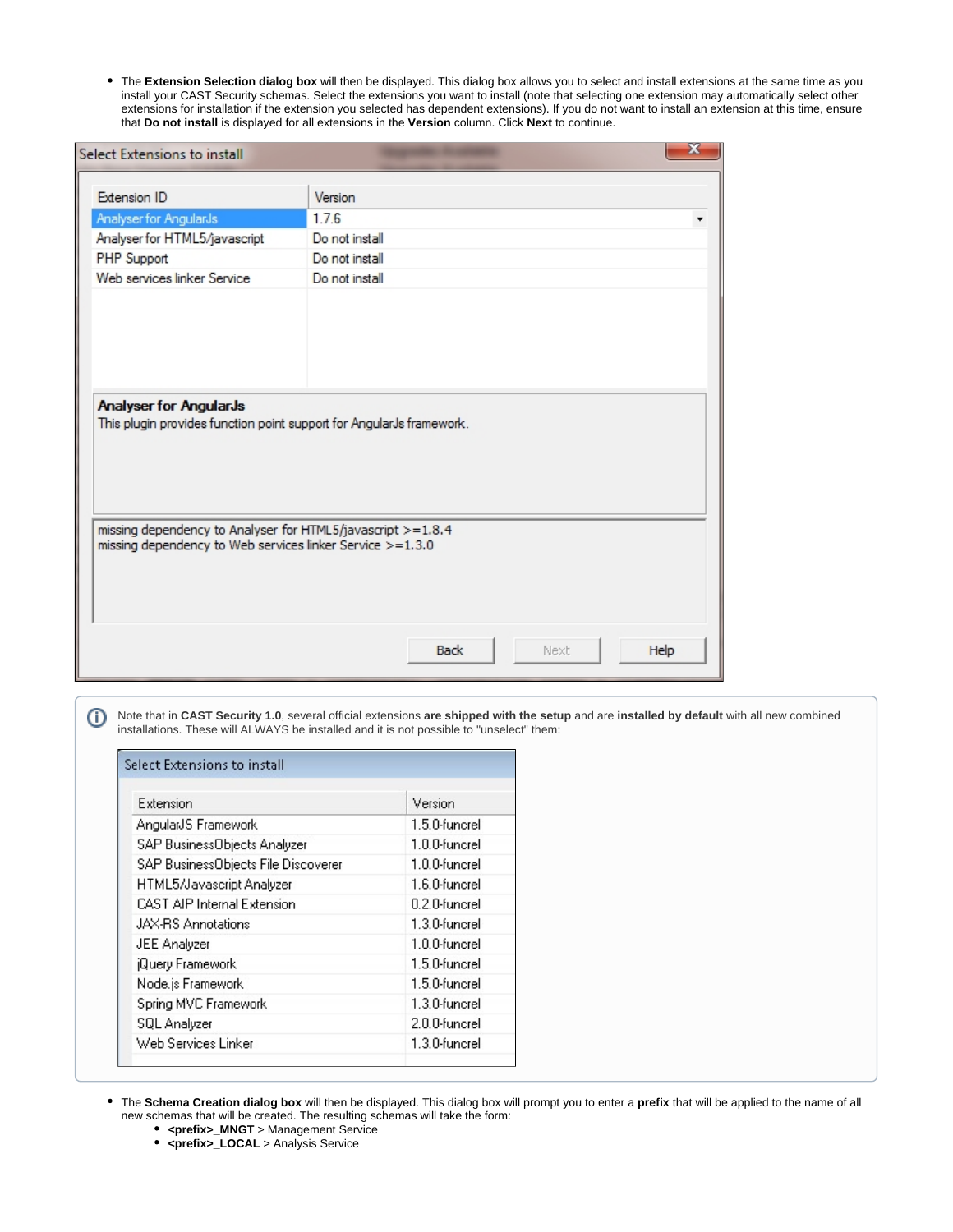#### **<prefix>\_CENTRAL** > Dashboard Service

| Ġ.                              | Prefix for new Schemas (will create <prefix>_LOCAL,<br/><prefix>_CENTRAL, <prefix>_MNGT)</prefix></prefix></prefix> |  |  |
|---------------------------------|---------------------------------------------------------------------------------------------------------------------|--|--|
| Prefix:                         | V72                                                                                                                 |  |  |
| Password (apply to all schema): | cast                                                                                                                |  |  |
| C Existing Schema               |                                                                                                                     |  |  |
| Prefix:                         |                                                                                                                     |  |  |
|                                 |                                                                                                                     |  |  |

#### **Naming convention requirements** ന

For all server types please note the following **CAST** requirements:

- the name must be in upper case
- the following characters are authorized: 0-9, A-Z and **\_** (underscore)
- RDBMS specific naming rules also apply please see the documentation for your specific RDBMS for more information.
- Click **Next** to continue.
- The next step involves defining configuration settings for the schemas that will be created. See the expandable section below for more information:

If you are using the **CAST Storage Service**, no installation configuration settings need to be adjusted. However, you can use either **dedicated** Data (for Tables and Indexes) and Temporary **tablespace** or the default **pg\_default** and **pg\_global** tablespaces on your CAST Storage Service. You can also, optionally, choose to store Tables and Indexes in **separate tablespace**.

If you are planning to use user defined tablespace rather than default system tablespaces, this tablespace must be created in **pgAdmin** or O) by using scripts before you run CAST Server Manager.

#### <span id="page-5-0"></span>**Database Creation dialog box**

For the CAST Storage Service, the **Database Creation dialog box** enables you to choose the Data and Temporary Tablespace for your schemas. You can also, optionally, choose to store Tables and Indexes in separate Tablespace.

<span id="page-5-1"></span>Option "Use different data space for Indexes and Tables" NOT selected

| Information<br>$\Box$                   |                                                            |            |                                                                                                                                                                                                                                                                                                                                                                                           |
|-----------------------------------------|------------------------------------------------------------|------------|-------------------------------------------------------------------------------------------------------------------------------------------------------------------------------------------------------------------------------------------------------------------------------------------------------------------------------------------------------------------------------------------|
|                                         | Data Tablespace Name                                       | pg_default |                                                                                                                                                                                                                                                                                                                                                                                           |
| <b>Temporary Tablespace Name</b>        |                                                            | pg_default |                                                                                                                                                                                                                                                                                                                                                                                           |
| Data<br><b>Tablespac</b><br>e Name      | tablespaces are offered in the drop down list.<br>Manager. |            | Select an existing Data Tablespace for tables and indexes. By default this is set to the pq default tablespace, but this can be<br>changed by selecting a new Tablespace from the dropdown list. The system tablespace pq qlobal along with any user defined<br>• If you want to use dedicated Data Tablespace just for CAST components - this must be created prior to using CAST Server |
| Temporary<br><b>Tablespac</b><br>e Name | tablespaces are offered in the drop down list.             |            | Select an existing Temporary Tablespace for temporary information. By default this is set to the <b>pg_default</b> tablespace, but this can<br>be changed by selecting a new Tablespace from the dropdown list. The system tablespace pq qlobal along with any user defined                                                                                                               |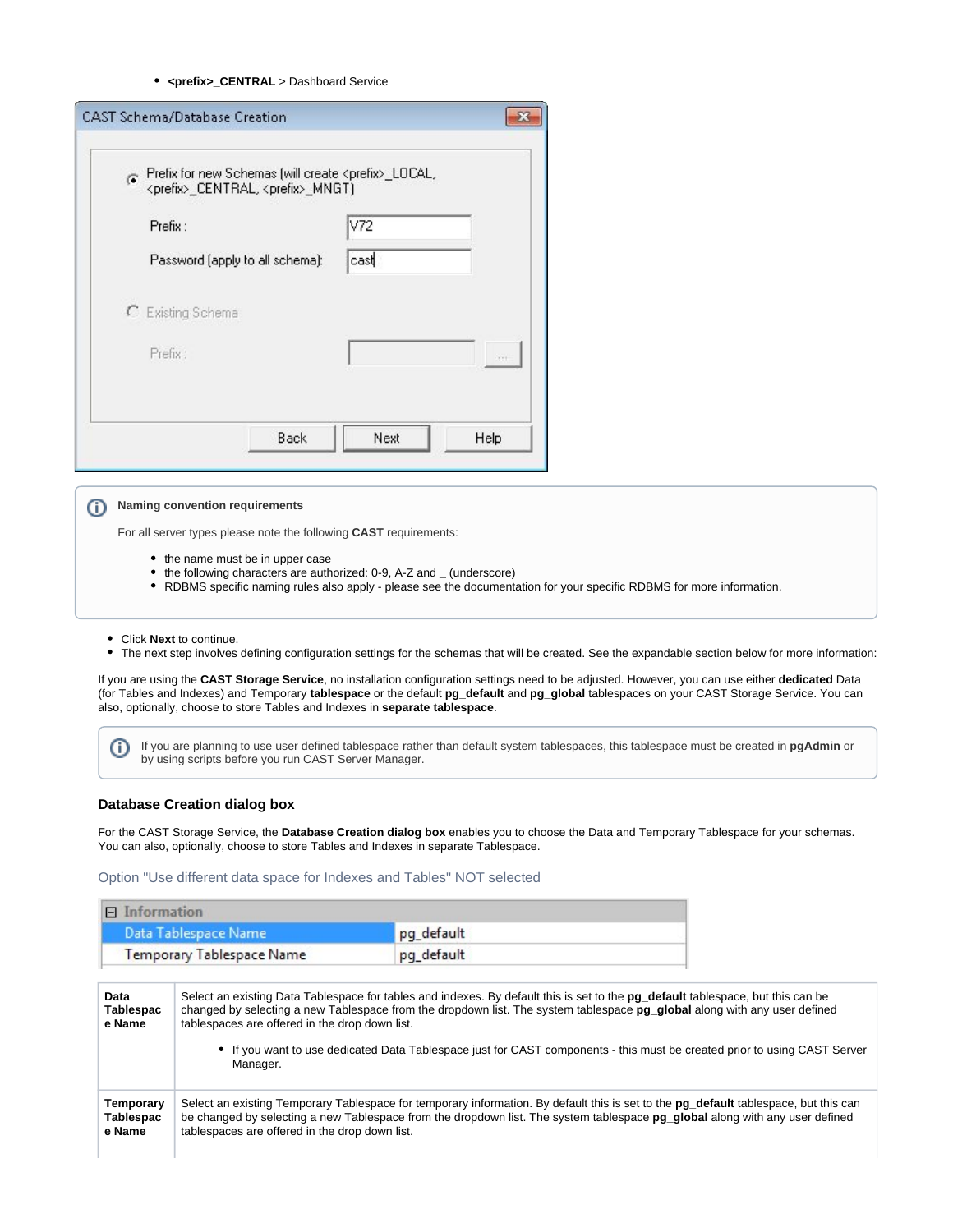If you want to use dedicated Data Tablespace just for CAST components - this must be created prior to using CAST Server Manager.

### <span id="page-6-0"></span>Option "Use different data space for Indexes and Tables" selected

If you prefer to store the schema's Tables and Indexes in separate Tablespaces (as oppose to in one general Data Tablespace), you can select the option **Use different data space for Indexes and Tables**. This will display additional fields entitled Table Tablespace Name and Index Tablespace Name along with the default Temporary Tablespace Name field.

| $\Box$ Information               |            |  |
|----------------------------------|------------|--|
| Table Tablespace Name            | pg_default |  |
| Index Tablespace Name            | pq_default |  |
| <b>Temporary Tablespace Name</b> | pg_default |  |

| <b>Table</b><br><b>Tablespac</b><br>e Name     | Select an existing Data Tablespace for tables. By default this is set to the <b>pg_default</b> tablespace, but this can be changed by<br>selecting a new Tablespace from the dropdown list. The system tablespace pg_global along with any user defined tablespaces are<br>offered in the drop down list.<br>• If you want to use dedicated Data Tablespace just for CAST components - this must be created prior to using CAST Server<br>Manager.                     |
|------------------------------------------------|------------------------------------------------------------------------------------------------------------------------------------------------------------------------------------------------------------------------------------------------------------------------------------------------------------------------------------------------------------------------------------------------------------------------------------------------------------------------|
| <b>Index</b><br><b>Tablespac</b><br>e Name     | Select an existing Index Tablespace for indexes. By default this is set to the <b>pg_default</b> tablespace, but this can be changed by<br>selecting a new Tablespace from the dropdown list. The system tablespace pg_global along with any user defined tablespaces are<br>offered in the drop down list.<br>• If you want to use dedicated Data Tablespace just for CAST components - this must be created prior to using CAST Server<br>Manager.                   |
| <b>Temporary</b><br><b>Tablespac</b><br>e Name | Select an existing Temporary Tablespace for temporary information. By default this is set to the <b>pg_default</b> tablespace, but this can<br>be changed by selecting a new Tablespace from the dropdown list. The system tablespace pq qlobal along with any user defined<br>tablespaces are offered in the drop down list.<br>• If you want to use dedicated Data Tablespace just for CAST components - this must be created prior to using CAST Server<br>Manager. |

A dialog box displaying a summary of the proposed installation will then be displayed. Click **Proceed** to start the component installation:

<span id="page-6-1"></span>

| Following actions will be performed:                   |                                                                                                                                        |  |                                                                                                                        |   |
|--------------------------------------------------------|----------------------------------------------------------------------------------------------------------------------------------------|--|------------------------------------------------------------------------------------------------------------------------|---|
| ----------------------------                           |                                                                                                                                        |  |                                                                                                                        |   |
|                                                        | Installation of Knowledge/Local Base for General purpose<br>A new database CONTREX LOCAL will be created with following configuration: |  |                                                                                                                        | Ħ |
| Logical File Name: CAST PRIMARY<br>File Size (MB): 200 |                                                                                                                                        |  | Operating System File Path: CNProgram Files/Microsoft SQL Server/MSSQL10.CEMAES/MSSQLVdata/CAST_PRIMARY_2_LOCAL.mdf    |   |
| Logical Name: CAST_LOG<br>File Size (MB): 100          | Operating System File Path: C:\Program Files\Microsoft SQL Server\MSSQL10.CEMAES\MSSQL\data\CAST_LOG_2_LOCAL.Idf                       |  |                                                                                                                        |   |
|                                                        | Installation of Central Base for General purpose<br>A new database CONTREX_CENTRAL will be created with following configuration:       |  |                                                                                                                        |   |
| Logical File Name: CAST PRIMARY<br>File Size (MB1: 200 |                                                                                                                                        |  | Operating System File Path: C.\Program Files\Microsoft SQL Server\MSSQL10.CEMAES\MSSQL\data\CAST_PRIMARY_2_CENTRAL.mdf |   |
| Logical Name: CAST LOG<br>File Size (MB): 100          |                                                                                                                                        |  | Operating System File Path : C.\Program Files\Microsoft SQL Server\MSSQL10.CEMAES\MSSQL\data\CAST_LOG_2_CENTRAL.Idf    |   |
|                                                        | Installation of CAST-MS Base for General purpose<br>A new database CONTREX MNGT will be created with following configuration :         |  |                                                                                                                        |   |
| Logical File Name: CAST PRIMARY<br>File Size (MB): 50  |                                                                                                                                        |  | Operating System File Path: C:\Program Files\Microsoft SQL Server\MSSQL10.CEMAES\MSSQL\data\CAST_PRIMARY_2_MNGT.mdf    |   |